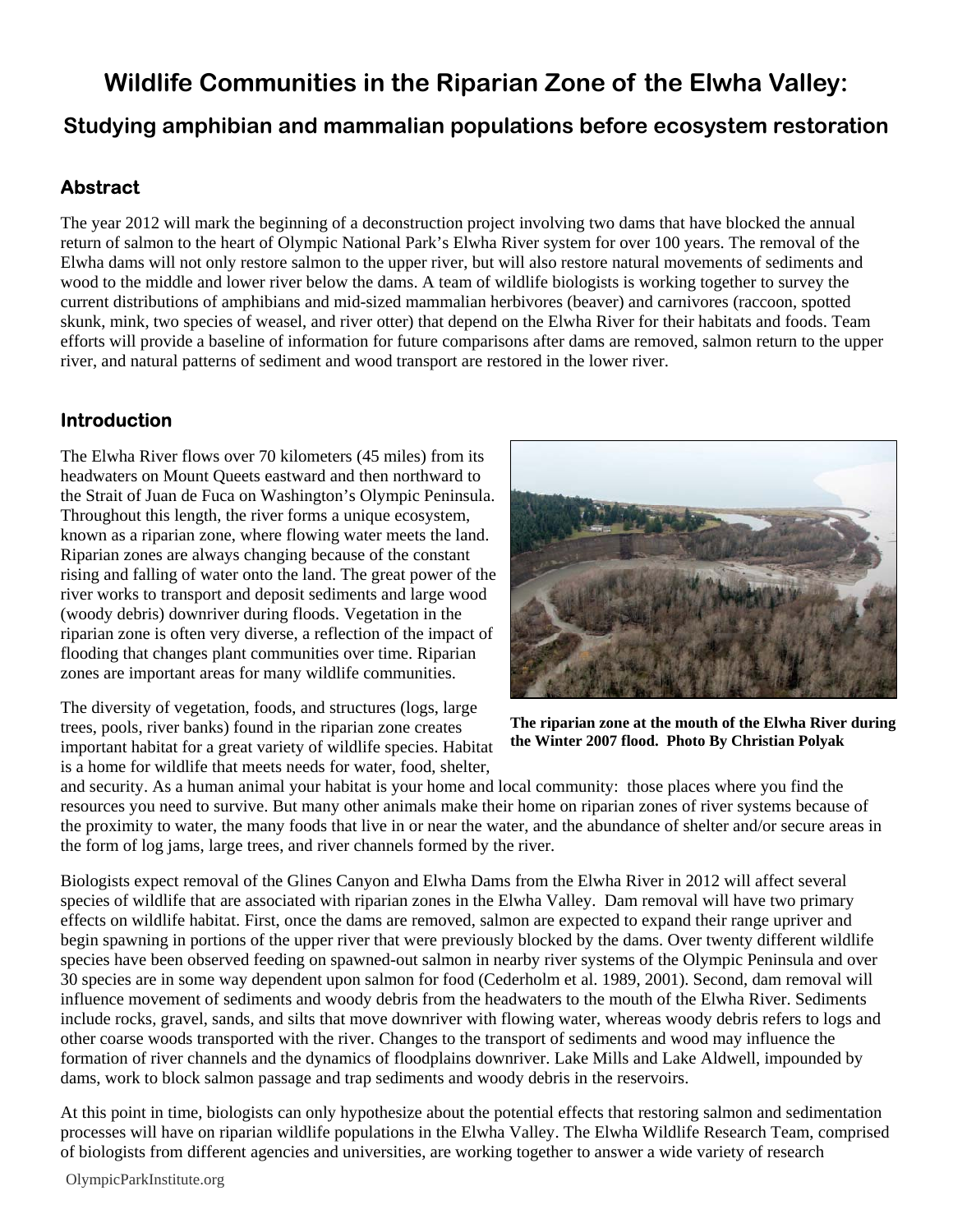

**This motion sensing camera automatically takes a photograph when an animal passes in front of it. Photo by USGS** 

questions. For example, what are the current distributions of a variety of wildlife species in the Elwha River? What environmental factors are associated with wildlife distributions? What is the abundance of amphibian pools in the floodplain?

Answers to these questions will provide a baseline of information by which to gauge population-level responses of these wildlife groups to changes in salmon abundance/distribution, sediment transport, and river channels. The behavior of an individual animal is different than the behavior of a population of animals. Populations involve more than one individual and show changes that will likely be passed on to future generations. These changes might only be documented by the Elwha Wildlife Research Team if they study many animals as opposed to just a few animals.

The Elwha Wildlife Research Team is using many noninvasive strategies to study baseline distributions of wildlife species in the riparian zone prior to dam removal. The term 'noninvasive' means that the methods used generally avoid disturbing the privacy or security of wildlife. Although it would be instructive to estimate abundance and distribution patterns of all mammalian species in the Elwha riparian zone prior to dam removal, estimation of abundance is often very time consuming and beyond the scope of the current study (except perhaps the river otter, see below). For most species the research team is focusing their efforts on documenting baseline patterns of distribution based on natural history surveys and samples of species presence. The goal of the Elwha Wildlife Research Team in conducting wildlife population surveys is to chart patterns of animal distribution. These patterns will then be used to provide evidence that riparian wildlife species have or have not changed in distribution once the dams are removed.

## **Methods**

The first step in conducting a large-scale wildlife survey is to develop a repeatable survey design. Since it is not feasible for the research team to survey wildlife populations throughout all of the riparian zones in the Elwha River system, the team is focusing their survey efforts on river segments representative of both the Elwha main channel and side-channels from the river's mouth to river mile thirtyfive above both dams. Through this approach, approximately one third of the whole river will be studied, which is predicted to receive the most significant changes in the watershed. The research team will repeatedly survey the selected river segments to determine the proportion of sites occupied or used by targeted riparian wildlife populations. The Wildlife Research Team is using different survey methods to study different groups of wildlife, which are outlined below.



**Entrance to a track box where an animal will enter for cat food and leave behind tracks. See tracks on next page. Photo by USGS** 

## **Amphibians**

Amphibians are a class of animals, including frogs and salamanders, that generally spend part of their life cycle in the water. The research team is using two primary methods to study amphibians in the Elwha floodplain. First, the research team is mapping and counting pool habitats that are used for breeding by many amphibian species. The research team maps the location of pools so that changes in the numbers of pools associated with future changes in the river can be documented. This information will help to understand whether or not changes in the transport of sediments and logs downriver following dam removal influences the overall qualities of amphibian habitats on the floodplain. Second, the team is determining the proportion of pools that are used by the different amphibian species found.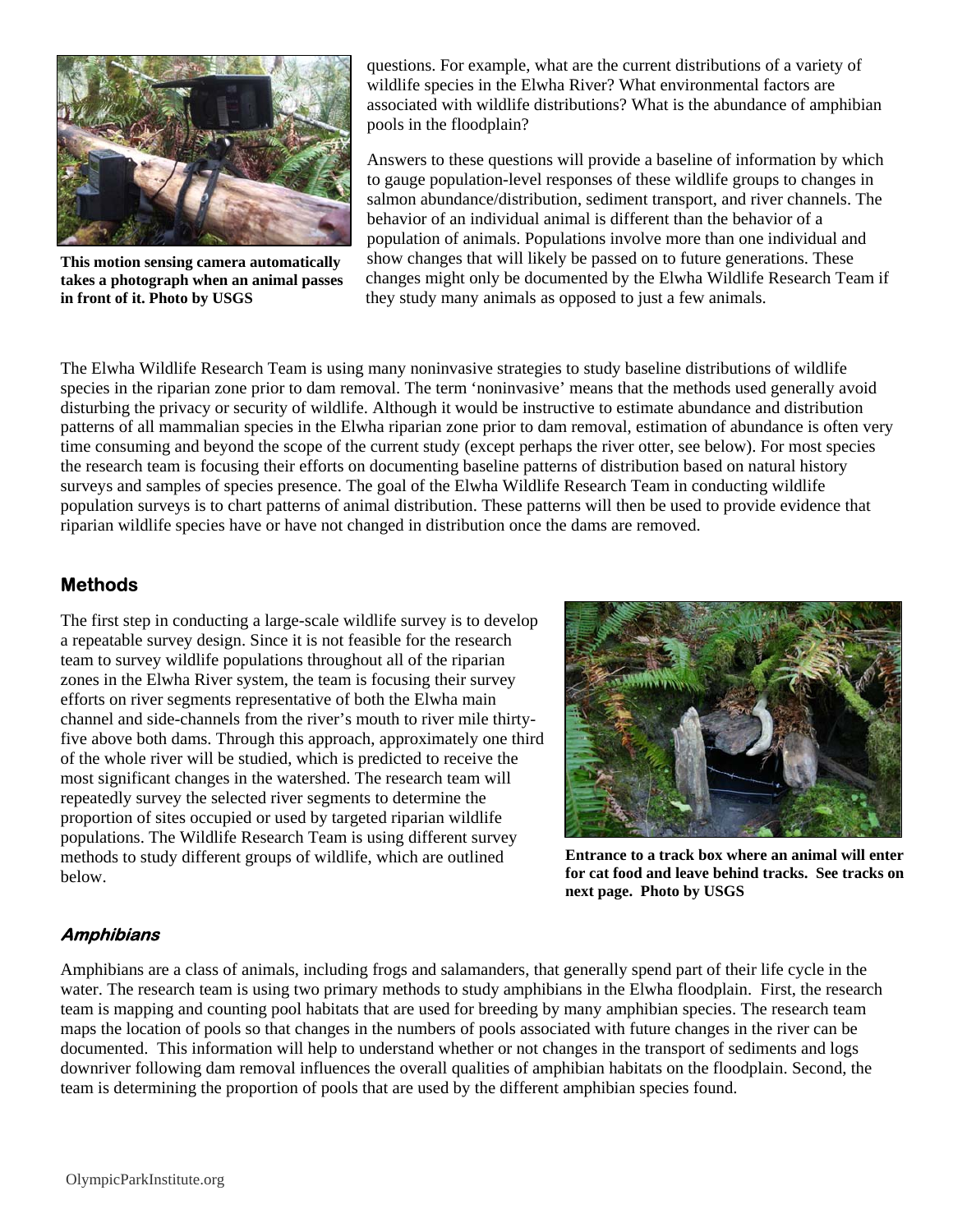#### **Beaver**

Unlike most of the other mammal species being studied, beavers are herbivores rather than carnivores. They feed on riparian plants like cottonwoods, willows, red alder, salmonberries, and other shrubs. The research team is studying the distribution of beavers in the Elwha by closely examining vegetation at the river's edge for signs of feeding activity. When beavers feed on woody vegetation, they chew on tree trunks, branches, and leaves in a characteristic manner, often eating the bark or cutting down entire stems to gain access to the buds, leaves, and fine twigs beyond their low reach. Beavers create bite marks, wood chips, and leave angled stumps that are all characteristic 'beaver sign.' Beaver feeding spots were counted at eighty-four locations along the Elwha. The amount of beaver feeding activity at each location is being compared to river features like stream depth and steepness of the river's bank to see if beavers feed more in particular types of habitat.

## **River Otters**

River otters are one of the larger members of the weasel family and spend the majority of their time in water. Since fish are the primary source of food for this carnivore, the research team hypothesizes that the return of salmon may directly affect their future patterns of distribution and abundance. Although otters spend much of their time in rivers, they frequently come on land to use latrine sites (just what it sounds like). Latrines are sites used for scent marking that allow for communication between otters. These special sites are characterized by otter sign such as trails, steep 'slides' into the water, soil disturbance, and piles of leaves or other debris gathered into small 'scent mounds.' The research team is searching for and mapping latrine sites, collecting hair samples from otters using hair grabbing devices that do not harm the animals, and collecting otter scats.



**Spotted Skunk** (*Spilogale gracilis)* **and Raccoon**  *(Procyon lotor)* **attracted to bait and photographed. Photo by USGS** 

The goal of otter and beaver surveys is to plot the known distributions of latrine sites and feeding activity, respectively. In the case of river otters, the research team is also hoping to accurately identify individual otters to estimate their abundance. If individuals can be recognized using genetic analysis of their hair or scat, then the number of animals using the sampled segments of the Elwha River may be determined using a mathematical tool called 'mark-recapture modeling.' In mark-recapture modeling, the research team can calculate the ratio of the number of individual river otters that visited latrines multiple times to the number of otters that visited latrines just one time and then calculate an estimate of the total number of otters using an area.

#### **Mesocarnivores**

Less known carnivores like raccoons, spotted skunks, mink, and weasels will also likely feed on salmon. Carnivores are those animals that feed on other animals, and 'mesocarnivores' are medium sized carnivores (about the size of an Xbox). The Elwha Wildlife Research Team will estimate the proportion of riparian segments that are occupied by each of the species; mathematical models will then allow scientists to potentially discover environmental patterns influencing the chance that a site is occupied by one or more species of mesocarnivore. To document presence of different wildlife species along the river, the research team uses a combination of motionsensing cameras and boxes designed to record the tracks of animals.



**Spotted Skunk and Raccoon tracks (respectively) from track boxes. Images were collected by USGS** 

Animals are drawn to specific riparian sites by baiting each camera or track box with a small can of cat food (as seen in photographs). When an animal passes in front of a camera, an infrared monitoring system senses the animal and triggers the camera to take a photo. Since tracks in nature are difficult to find and are often confusing based on substrate (sand, mud, logs, moss, etc.) and interactions with other animals, animal tracks are recorded on specialized track plates designed to 'capture' the best possible track. These aluminum boxes are treated with soot or a light dusting of toner to blacken the feet of wildlife that enter the boxes. To reach the bait at the closed end of the box, an animal must enter the box and walk across the sooty substrate onto a layer of sticky white paper.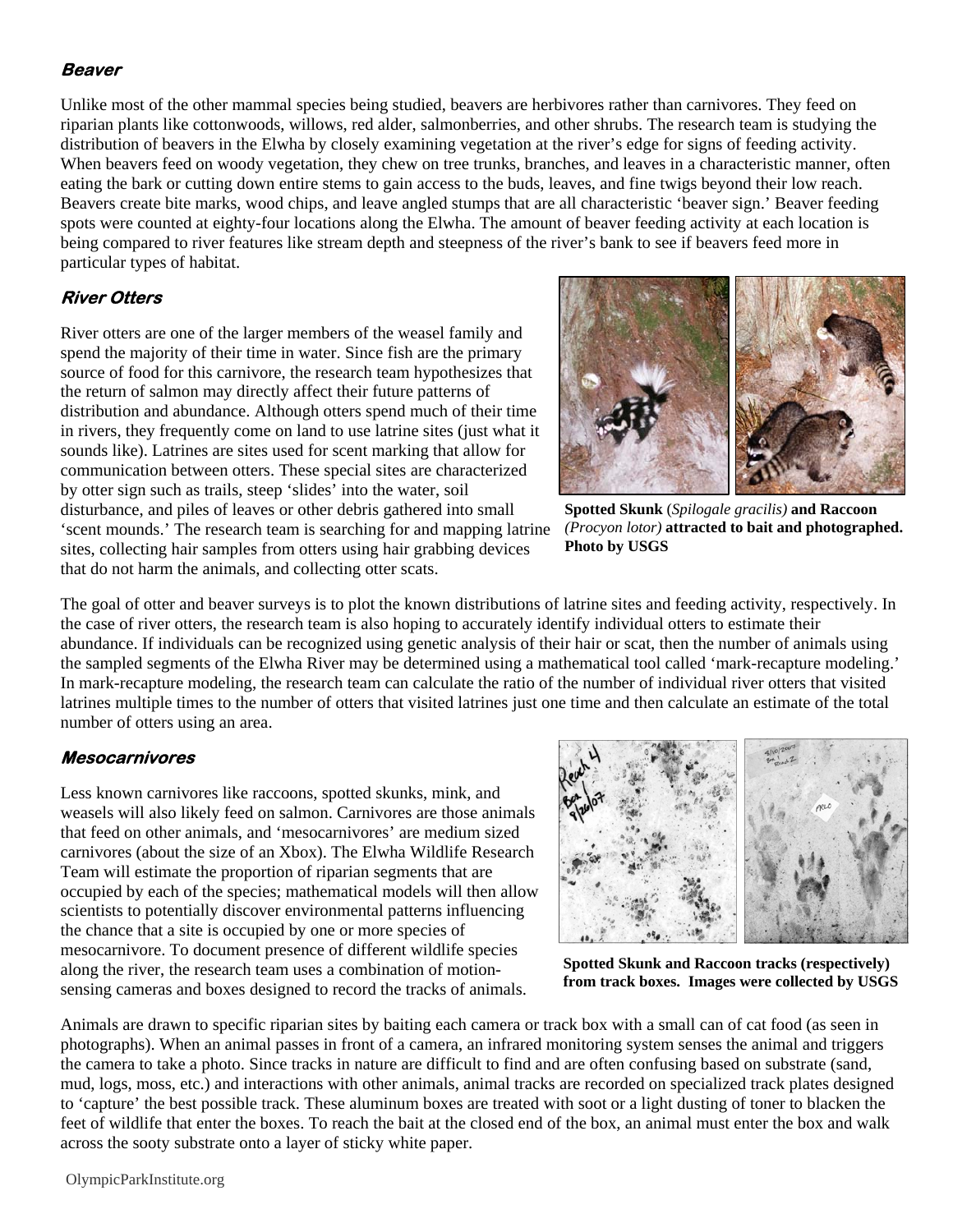# **Discussion**

Studies of the distribution of wildlife species in the riparian zone of the Elwha River are still in progress; only when the dams start coming down will the Elwha Wildlife Team be able to define the 'before removal' wildlife conditions. Furthermore, the potential long-term effects of dam removal on the distributions of wildlife species are not currently understood. Preliminary results, however, indicate that the riparian zone is home to many species of amphibian and mammalian wildlife and that several species are distributed unevenly throughout the riparian zone of the Elwha River. With more data collection in 2008 and beyond to add to this study, trends with each species will become better defined.

The process of discovery is important to the Elwha Wildlife Team. The development of hypotheses about how removal of the dams and the restoration of salmon habitat will affect future generations is central to this process. Hypotheses may be thought of as informed guesses of how systems behave. After much background reading and information gathering, a reasonable hypothesis can work to guide scientists logically through their research and keep them narrowly focused on answering main questions of interest. The scientific process of developing hypotheses, and then testing these hypotheses by reading and observing animal sign (such as tracks and scat) over time is a process that will take many years to unfold. A critical component of this process is designing baseline studies that will provide answers to research questions. The involvement of the next generation of scientists, like you, will be paramount to asking new questions and looking at the world from a different point of view. Involvement in the Elwha Ecosystem Restoration Project requires only a curious mind and interest in the surrounding environment.

## **References**

Cederholm, C.J., D.H. Johnson, R.E. Bilby, L.G. Domingues, A.M. Garret, W.H. Graeber, E.L. Greda, M.D. Kunze, B.G. Marcot, J.F. Palmisano, R.W. Plotnikoff, W.G. Pearcy, C.A. Simenstad, and P.C. Trotter. 2001. Pacific salmon and wildlife: ecological contexts, relationships, and implications for management. Pages 628-685 ini D.H. Johnson and Thomas A. O'Neil, Managing Directorsm Wildlife-Habitat Relationships in Oregon and Washington. Oregon State University Press, Corvallis.

Cederholm, C.J., D.B. Houston, D.L. Cole,, and W.J. Scarlett. 1989. Fate of coho salmon carcasses in spawning streams. Canadian Jounral of Fisheries and Aquatic Sciences 46:1347-1355.

## **Glossary**

**Mammalian**: pertaining to mammals, animals that have a spine (vertebrate), hair, give milk to young, and are warmblooded.

**Spawn**: the reproductive process of salmon. To spawn, females release eggs while males release milt into a depression on the riverbed called a 'redd.' Fertilization takes place as the eggs drift down into the gravel.

**Floodplains**: lowland flat area (formed by the water carrying sediment) where a river or stream tends to flood during occasional events.

**Hypothesis**: an explanation for an observation or fact that is then tested in an experiment, an important part of the scientific process.

**Distribution**: the geographical range of an animal.

**Abundance**: the number of animals.

**Amphibian pools:** small ponds of water found in a floodplain, often move when floods change landscape.

**Survey**: a scientific count or study of a wildlife population.

**Characteristic**: a trait or quality that is typical or distinctive.

**Scat**: animal feces, a category of animal sign.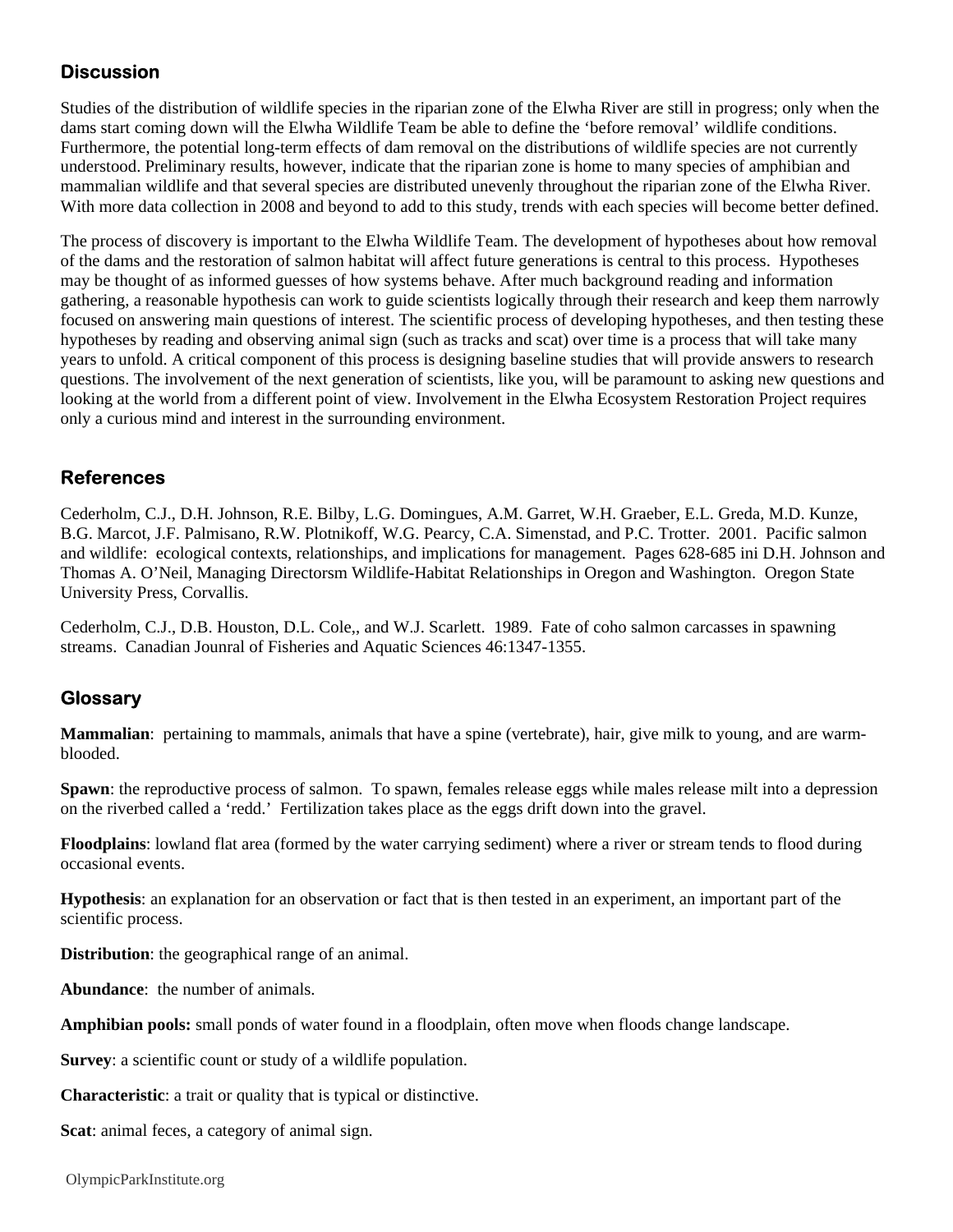#### **Researcher Biographies**



#### **Dr. Kurt Jenkins, USGS - Forest and Rangeland Ecosystem Science Center**

As a teen, Kurt decided to pursue a career working in the national parks as either a ranger or a biologist. His interests were kindled by his family's long association with Yosemite National Park, and his frequent trips hiking in the Sierra Nevada. An inspirational zoology professor at U.C. Davis and a summer spent working as an undergraduate biological intern at Olympic National Park convinced him that a career in wildlife research in the National Parks was his calling. To pursue his goals he completed graduate degrees with National Park Service research units at Oregon State University and University of Idaho studying the ecology of elk and other large mammals in Olympic and Glacier National Parks. He taught on the faculty at South Dakota State University for a few years before switching to work as a wildlife research biologist with the National Park Service in Alaska. For 18 years Kurt has worked as a wildlife research biologist with the National Park Service and the USGS providing research in support of wildlife management issues and monitoring programs, with a primary focus on mammalian ecology in the National Parks.

#### **Dr. Patti Happe, NPS, Olympic National Park**



Patti's desire to study wildlife stemmed from her childhood walks with her grandfather on his farm, and was cemented on a trip throughout the Rocky Mountains with her grandparents as a teen. Although her career path has always been heading towards that goal, the route was sometimes circuitous, because at the time few women entered her chosen profession. Her undergraduate degree is in Environment Resource Management from Penn State University, Masters in Wildlife Ecology from Oregon State University and PhD in Rangeland Ecology from Oregon State. Patti has worked a variety of jobs, ranging from Environmental Specialist (focusing on mining impact analysis and compliance) to Dairy Science, to her current job as the lead wildlife biologist for Olympic National Park, where she has been for the past 12 years. In this job Patti works on both research and management, and is responsible for all wildlife species in the park, ranging from songbirds, to fisher, elk, spotted owls, bears and



#### **Kimberly Sager-Fradkin, Lower Elwha Klallam Tribe**

As a child in Montana, Kim had a love of both animals and the outdoor world that inspired her to want to become a veterinarian. The realization the most veterinarians worked indoors, however, caused Kim to question her ambitions and seek other goals. It wasn't until Kim traveled to Africa in her early 20's that she became enamored with the idea of studying wild animals. An exhaustive search through college catalogues caused her to realize that she could actually pursue a major in Wildlife Biology. She wholeheartedly embarked on this endeavor, attending Humboldt State University and completing her degree in 1996. Kim landed in Port Angeles, Washington in 1999 where she helped develop a black bear management program for Olympic National Park, surveyed for the elusive marbled murrelet, tracked black-tailed deer for the USGS, and finally settled into a graduate program at the University of Idaho studying black bear distribution patterns in the Elwha Valley. Currently, Kim is a wildlife biologist for the Lower Elwha Klallam Tribe where she spends her time studying everything from otters to elk.